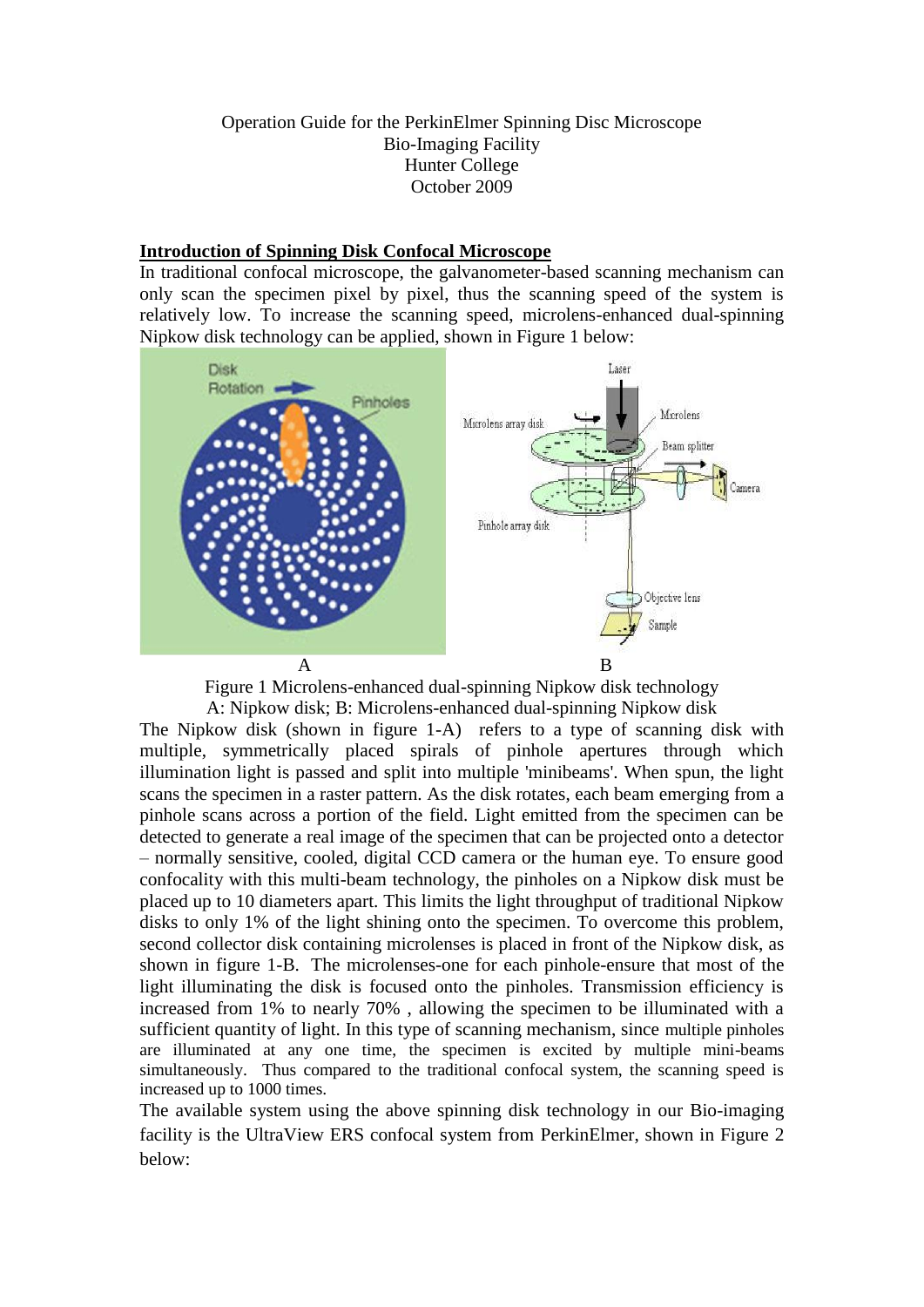

A



Figure 2 UltrView ERS system and demo image A: UltraVIEW ERS confocal system; B: Sample image by spinning-disk confocal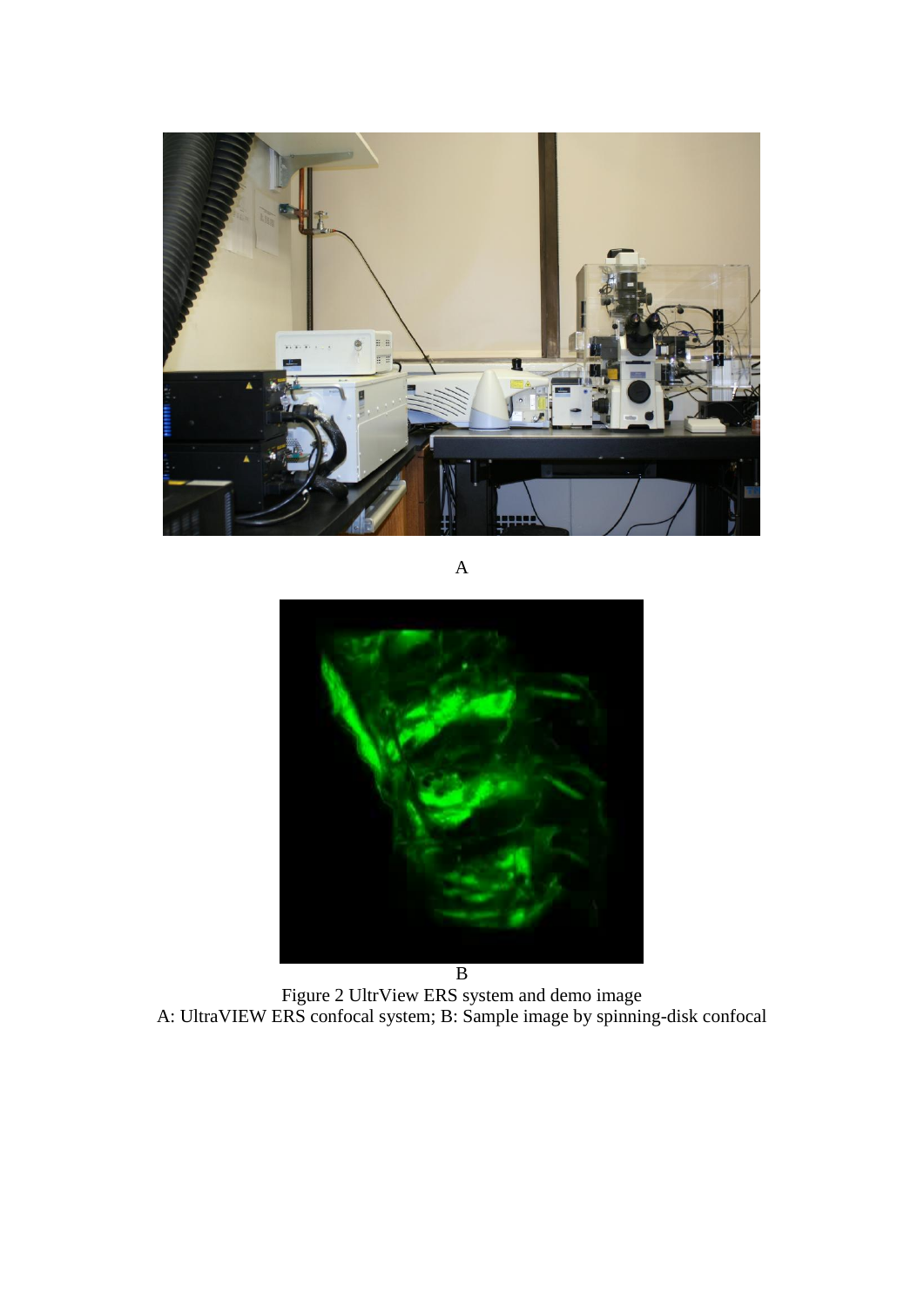## **Starting-up procedure**



Figure 3 Power buttons for UltrView ERS system

- A HAMAMATSU Camera Control Unit: ON
- B Xcite 120 Fluorescence Illumination Unit: ON (wait for 5 minutes for best performance)
- C NanScan Z Control Unit: ON
- D Nikon Microscope Power Unit: ON
- E Incubator Temperature Control Unit: ON
- F UltraView ProScan II Unit: ON

# **Caution: A-F controls are all wired to a power strip on the shelf.**

G UltraView ProSync Unit: ON (the power button is on the back side of the unit)

- H Laser Control Unit: ON
- I Argon Laser Power Unit: power button ON, rotate the key to the right
- J Kryptoon Laser Power Unit: power button ON, rotate the key to the right

## **Shutdown procedure**

I & J: rotate the key from right to the top, wait until the cooling systems stop, then turn off the power button.

A-H: turn off the power button.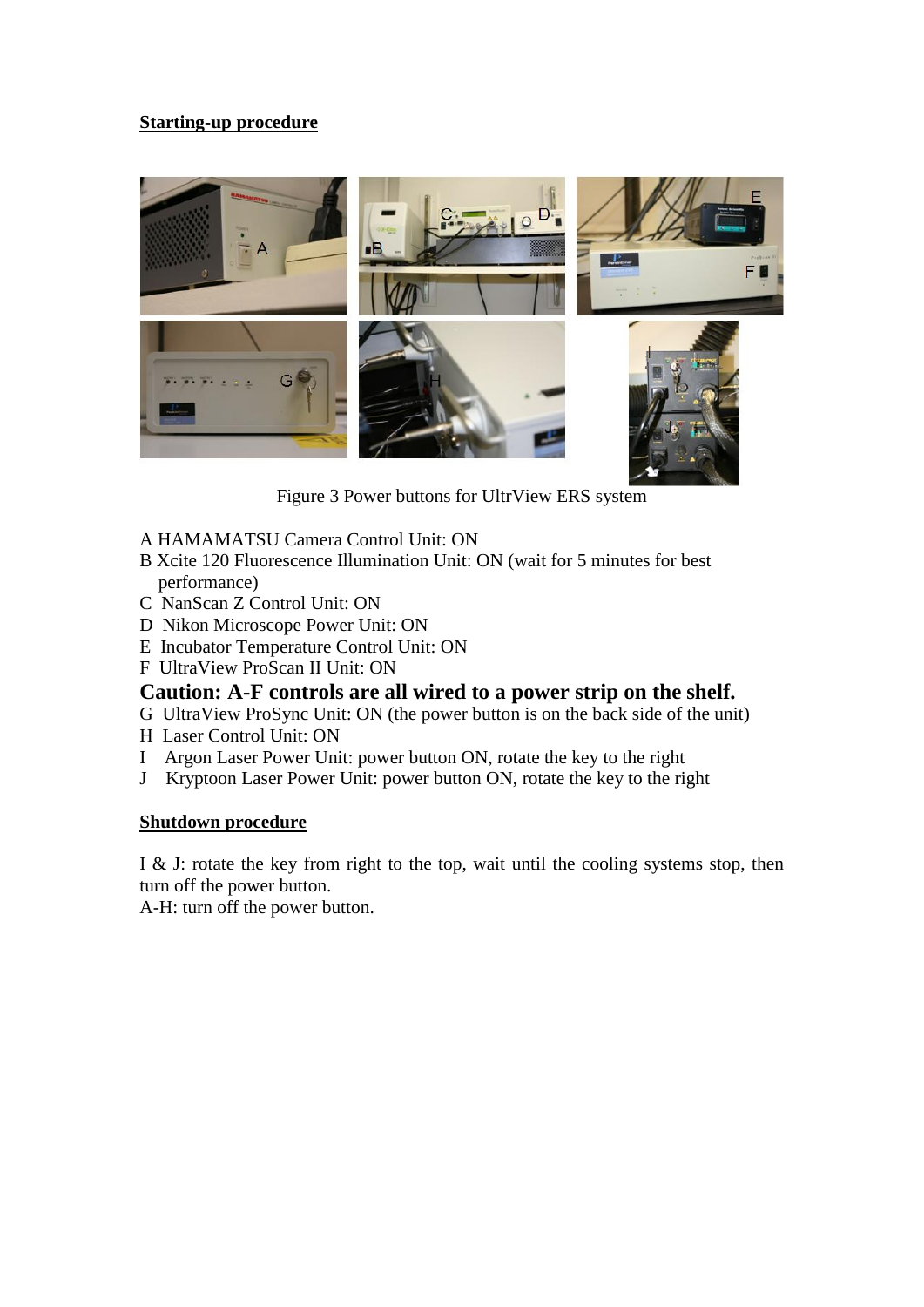## **Spinning Disk Microscope Operation**

#### Control switches

Functions for the control switches are described below:



Figure 4 Control switches for UltrView ERS system

- A: Work Mode Switch: switching the system between different work modes Position 5: for laser scanning mode Position 1: for eyepiece observation
- B: Fine focus adjustment
- C: Coarse focus adjustment
- D: Locking ring: **Do not adjust these two rings.**

**Objectives** 

Currently we have the following three objectives available:

- (1) 20X objective with  $NA = 0.75$
- (2)  $60X$  oil objective with NA= 1.49
- (3)  $100X$  oil objective with NA= 1.4

## Filter wheel

The filter wheel has the following four positions:

- (1) Position 1: for laser scanning
- (2) Position 2: for green channel illumination
- (3) Position 3: for red channel illumination
- (4) Position 4: for UV channel illumination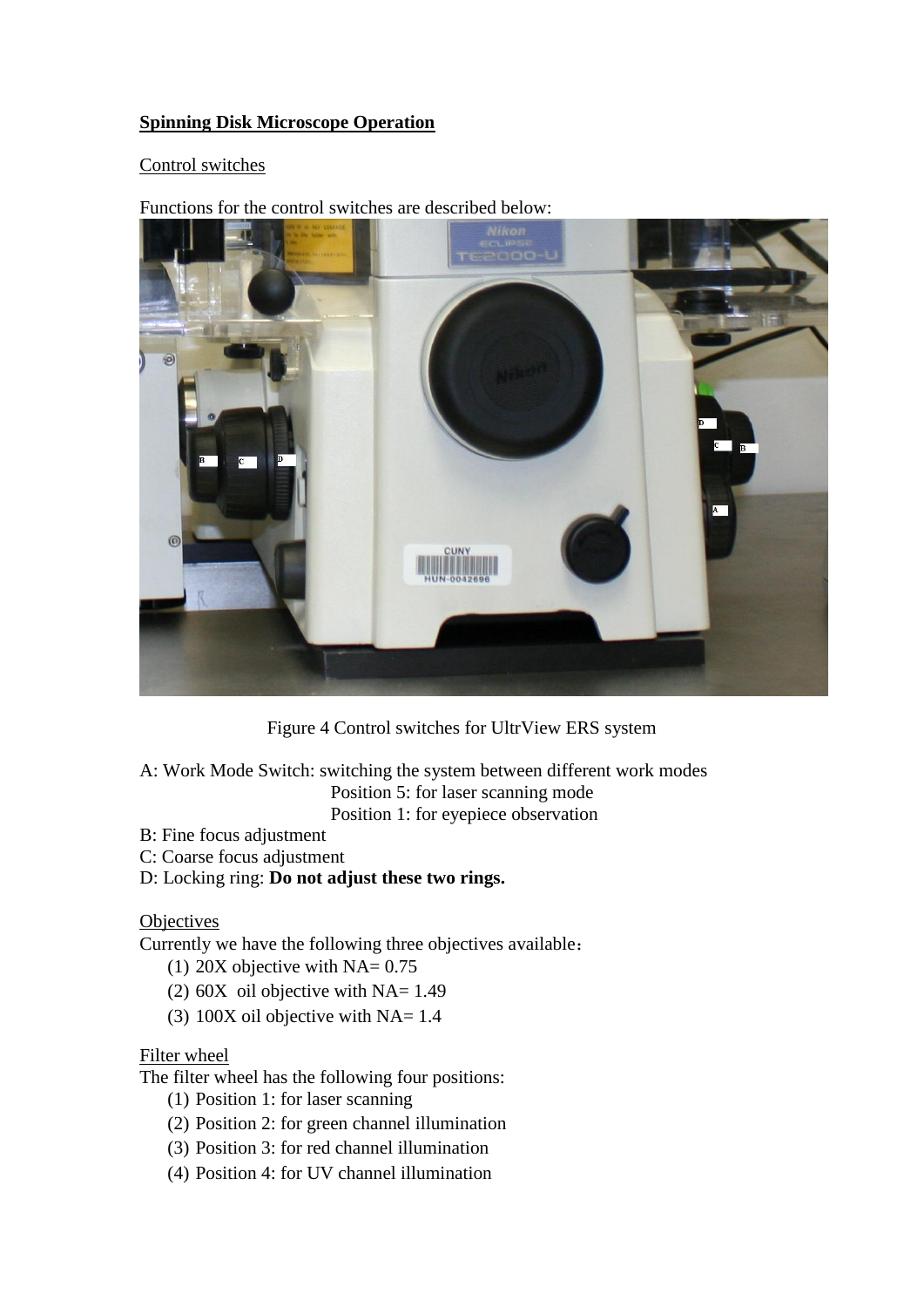#### **Volocity Software Operations**

(1) Start the **Volocity** software by double-click the following icon on the desktop:



(2) After **double-click** the **Volocity** icon, the following window appears:

| Volscity                                                                                                                                                                                                                                                                                                                                                                                                                                               | EEE                  |
|--------------------------------------------------------------------------------------------------------------------------------------------------------------------------------------------------------------------------------------------------------------------------------------------------------------------------------------------------------------------------------------------------------------------------------------------------------|----------------------|
|                                                                                                                                                                                                                                                                                                                                                                                                                                                        |                      |
|                                                                                                                                                                                                                                                                                                                                                                                                                                                        |                      |
|                                                                                                                                                                                                                                                                                                                                                                                                                                                        |                      |
| File Edit Actions Tools Library Window Help<br>EDK<br><b>D</b> Volocity<br><b>WWW.</b><br>m <sup>14</sup> Video Preview<br><b>ODER</b> FRAPPVerien<br>A<br><b>O</b> <sub>x</sub> Ordeamotivey<br>Download a publication of the language<br>Facerit karon)<br>textilent?<br>sargle-fournite-\$207,modif.<br>(NGC) 8 - Lance C (Chiled of a fire CAVI Text, and C<br>jacer decarated?<br>m <sup>2</sup><br>Video Portugue<br><b>m<sup>14</sup></b> memor |                      |
|                                                                                                                                                                                                                                                                                                                                                                                                                                                        |                      |
|                                                                                                                                                                                                                                                                                                                                                                                                                                                        |                      |
|                                                                                                                                                                                                                                                                                                                                                                                                                                                        | O of 0 term selected |

(3) **Click** the icon in the Region A to create a new library for a new experiment, **assign** the new library (which will include all your experimental datasets) located in your own preferred folder:

| <b>Cyvoheny</b><br>the first Grand Task, Rewr Where I am                                                                                                                                                                                                                                                                                                                                                                                                                                                                                                                                                                                                                                                                                                                                                                                                                                                                                                                                                                                                                                                                                                                                      |                                                                                            |                                                                                                                                                                                                                                   | $ E  =  E $            |
|-----------------------------------------------------------------------------------------------------------------------------------------------------------------------------------------------------------------------------------------------------------------------------------------------------------------------------------------------------------------------------------------------------------------------------------------------------------------------------------------------------------------------------------------------------------------------------------------------------------------------------------------------------------------------------------------------------------------------------------------------------------------------------------------------------------------------------------------------------------------------------------------------------------------------------------------------------------------------------------------------------------------------------------------------------------------------------------------------------------------------------------------------------------------------------------------------|--------------------------------------------------------------------------------------------|-----------------------------------------------------------------------------------------------------------------------------------------------------------------------------------------------------------------------------------|------------------------|
| $\bullet$                                                                                                                                                                                                                                                                                                                                                                                                                                                                                                                                                                                                                                                                                                                                                                                                                                                                                                                                                                                                                                                                                                                                                                                     |                                                                                            |                                                                                                                                                                                                                                   |                        |
|                                                                                                                                                                                                                                                                                                                                                                                                                                                                                                                                                                                                                                                                                                                                                                                                                                                                                                                                                                                                                                                                                                                                                                                               |                                                                                            |                                                                                                                                                                                                                                   |                        |
| <b>D</b> valuely<br>$T_{A000}$<br>$\frac{1}{\sqrt{2\pi}}\mathbf{E}^{-1}\left(\frac{\mathbf{1}_{\mathbf{1}_{\mathbf{1}_{\mathbf{1}_{\mathbf{1}_{\mathbf{1}}}}}}\mathbf{1}_{\mathbf{1}_{\mathbf{1}_{\mathbf{1}}}}}\mathbf{1}_{\mathbf{1}_{\mathbf{1}_{\mathbf{1}}}}\mathbf{1}_{\mathbf{1}_{\mathbf{1}_{\mathbf{1}}}}\mathbf{1}_{\mathbf{1}_{\mathbf{1}_{\mathbf{1}}}}\mathbf{1}_{\mathbf{1}_{\mathbf{1}_{\mathbf{1}}}}\mathbf{1}_{\mathbf{1}_{\mathbf{1}_{\mathbf{1}}}}\mathbf{1}_{\math$<br>$\begin{picture}(20,10) \put(0,0){\vector(0,1){30}} \put(15,0){\vector(0,1){30}} \put(15,0){\vector(0,1){30}} \put(15,0){\vector(0,1){30}} \put(15,0){\vector(0,1){30}} \put(15,0){\vector(0,1){30}} \put(15,0){\vector(0,1){30}} \put(15,0){\vector(0,1){30}} \put(15,0){\vector(0,1){30}} \put(15,0){\vector(0,1){30}} \put(15,0){\vector(0,1){30}} \put(15,0){\vector(0$<br>New Library<br>Elevel 4   La chiang<br><b>tam</b><br>B<br>Laimed<br>Chairs a forcede dont.<br>Calculated<br>V <sub>3</sub> Foxes<br>abo<br>G<br><b>Labor</b><br>Design:<br>D<br>Vy Consumer<br>$\begin{array}{c} \hline \text{all} \\ \text{in order} \end{array}$<br>$\bullet$<br><b>Econom</b><br>Hylesse Deepath | $\sqrt{2}$<br>引っきの皿<br>light 11<br>Cwds.<br>y.<br>vol Colleger on 27 avril<br><b>Cased</b> | Cassina no Mean.<br>G.<br>Open article) to Meant<br>ReinrA (sys)<br>technical.<br>tentiny est.<br>stree-ta-ode-01Freeb<br>090216 - Lay GCTC Bibliot of p. D4PC and reads<br><b>on<sup>t</sup>4</b> Steel has<br><b>CONTRACTOR</b> | $ n  =  n  \times  n $ |
|                                                                                                                                                                                                                                                                                                                                                                                                                                                                                                                                                                                                                                                                                                                                                                                                                                                                                                                                                                                                                                                                                                                                                                                               |                                                                                            |                                                                                                                                                                                                                                   |                        |
|                                                                                                                                                                                                                                                                                                                                                                                                                                                                                                                                                                                                                                                                                                                                                                                                                                                                                                                                                                                                                                                                                                                                                                                               |                                                                                            |                                                                                                                                                                                                                                   |                        |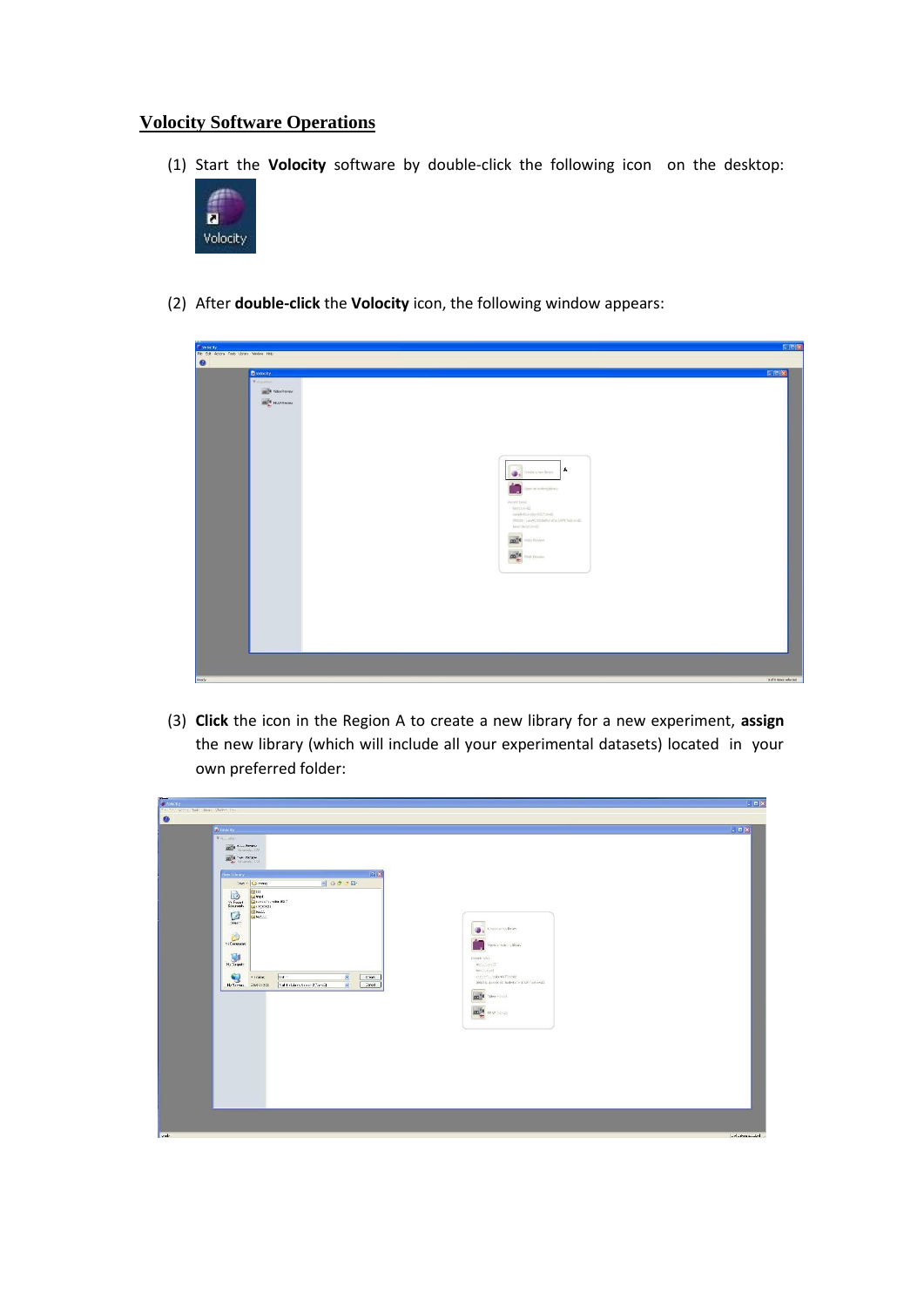(4) Next **click** the icon in Region B to open the **Video Preview** window:

| <b>Column</b>                                |                                                                                                                                                                                                                                                                                                                                                                                                                                       | EEX          |
|----------------------------------------------|---------------------------------------------------------------------------------------------------------------------------------------------------------------------------------------------------------------------------------------------------------------------------------------------------------------------------------------------------------------------------------------------------------------------------------------|--------------|
|                                              |                                                                                                                                                                                                                                                                                                                                                                                                                                       |              |
| He tak state and they will take<br>$\bullet$ | D Volmity<br>Vance<br>$\log^2\!\theta$ take $\sim 1.5$<br><b>DO<sup>N</sup>R HPAP</b> Parked<br>Graded new Cotty:<br>舉<br>October 2014 Street<br>m.<br>Secrit Avrel<br>anti risti<br>sample-found and El Ann (2)<br>TEST-units (other) also best for yest.<br>inc. doc. tell<br>$\left\  \mathbf{m}^{\star} \right\ $ -non-non- $\left\  \mathbf{B} \right\ $<br>$\frac{\mathbf{m}^{\mathsf{H}}_{\mathsf{A}}}{\mathsf{E}}$ -connected | EEX          |
| Reary.                                       |                                                                                                                                                                                                                                                                                                                                                                                                                                       | Ambroyeekomm |

(5) **Video Preview** window is activated shown below:

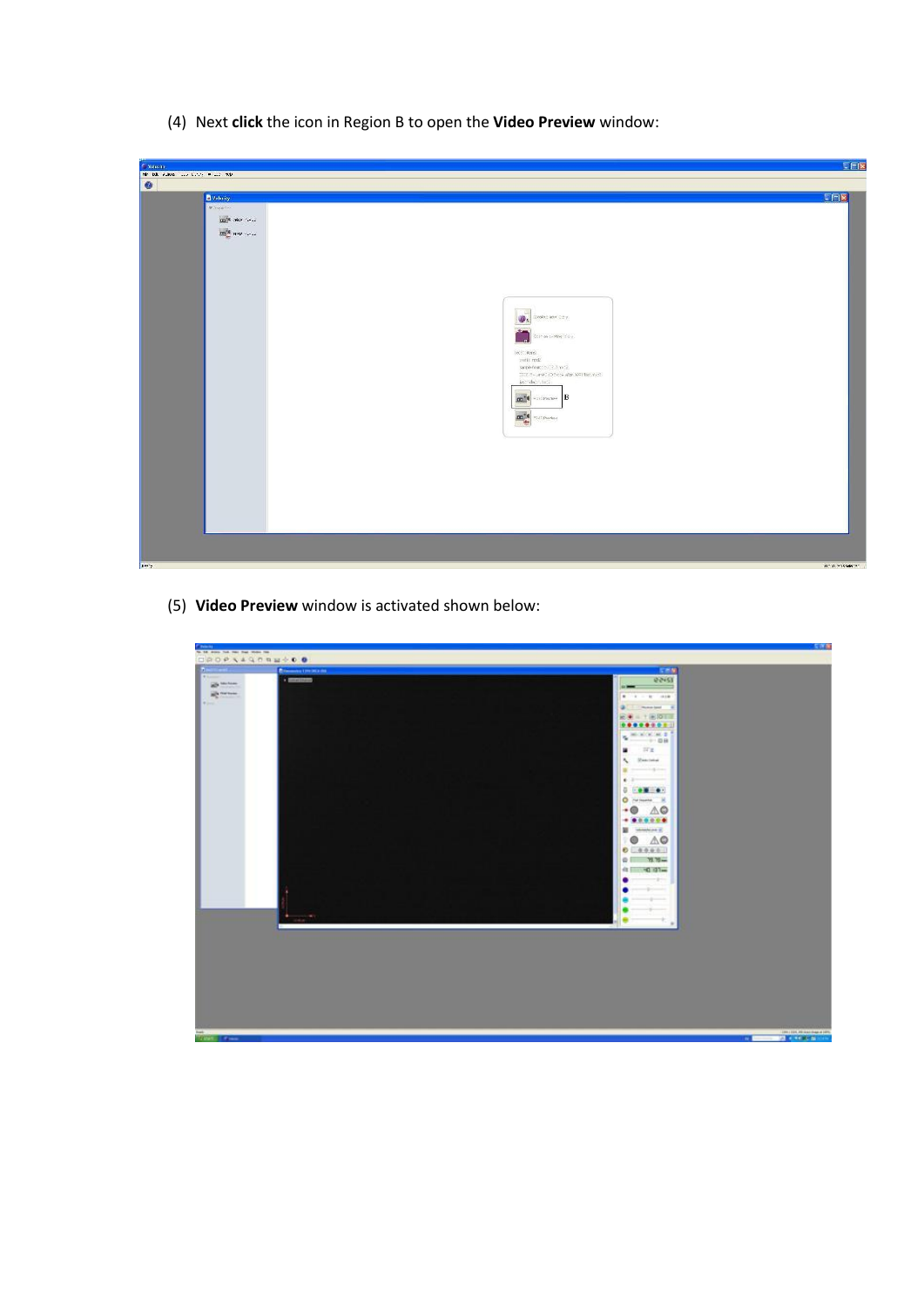(6) **Control icons** on the video preview window:



**C:** Channel selections: right-click each channel icon you will see the corresponding probe

- **D:** Exposure time: longer exposure time will increase the signal intensity
- **E:** Bin number: merge neighbouring pixels
- **F:** Auto-contrast: auto-adjust the image contrast
- **G:** Gain: signal amplification
- **H:** Offset: background control
- **I:** Objective: objective lens selection

**J:** Work mode: the system has two work mode (fast sequential & emission discrimination)

- **K:** Laser shutter control: control the shutter for the laser beam illumination
- **L:** Laser selection: control the different laser source
- **M:** Dichroic mirror selection: dichroic mirror selections for best performance

**N:** Bright-field light control shutter: control the shutter for the bright-field light source

- **O:** Emission filter: emission filter control on the signal receiving side
- **P:** X-Y coordinates: the absolute X-Y positions of the stage center
- **Q:** Laser intensity control: control the excitation power for specific laser source
- **R:** Focus control: control the focal point along Z direction
- **S:** Photo-kinetic control: **not used in regular acquisition procedure**
- **T:** Single frame acquisition: acquire a single frame image
- **U:** Multiple- image acquisition: acquire image sequences or multi-channel image